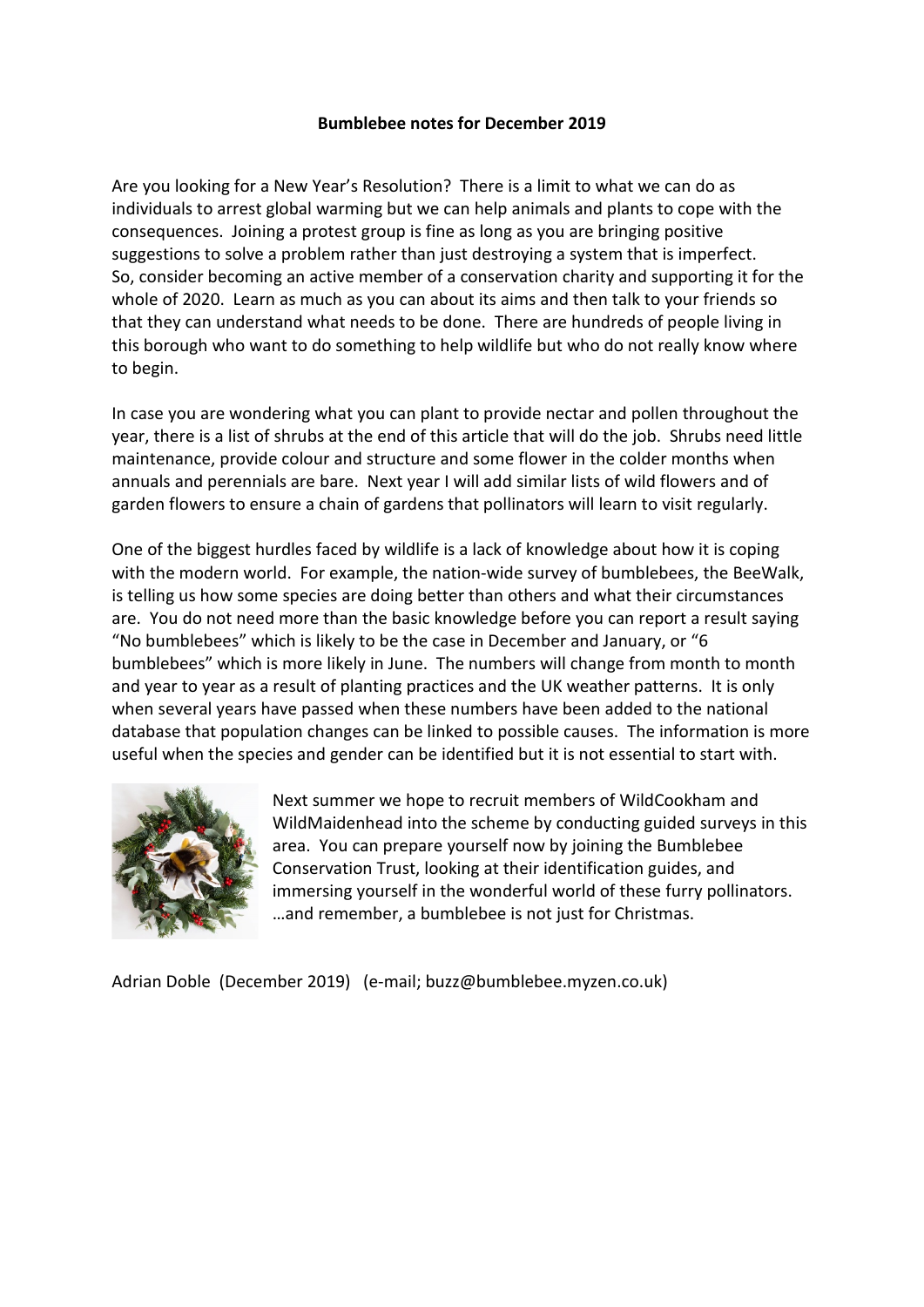## **Blossom all year with shrubs – only use open-flowered varieties**

| Month    | Important shrubs                                                                                          | <b>Super shrubs</b> |
|----------|-----------------------------------------------------------------------------------------------------------|---------------------|
| January  | Salix caprea pendula<br>Clematis cirrhosa (Winter)                                                        |                     |
| February | Erica Darleyensis (Winter heather)                                                                        |                     |
| March    | Daphne odora aureomarginata                                                                               |                     |
| April    | <b>Ribes sanguineum</b>                                                                                   |                     |
| May      | Chaenomeles japonica,<br>Weigelia<br>Rosmarinus officinalis<br>Philadelphus delavayi                      |                     |
| June     | Cotoneaster simonsii<br>Erica darleyensis (Summer heather)<br>Ceanothus burkwoodii<br>Pyracantha watereri |                     |